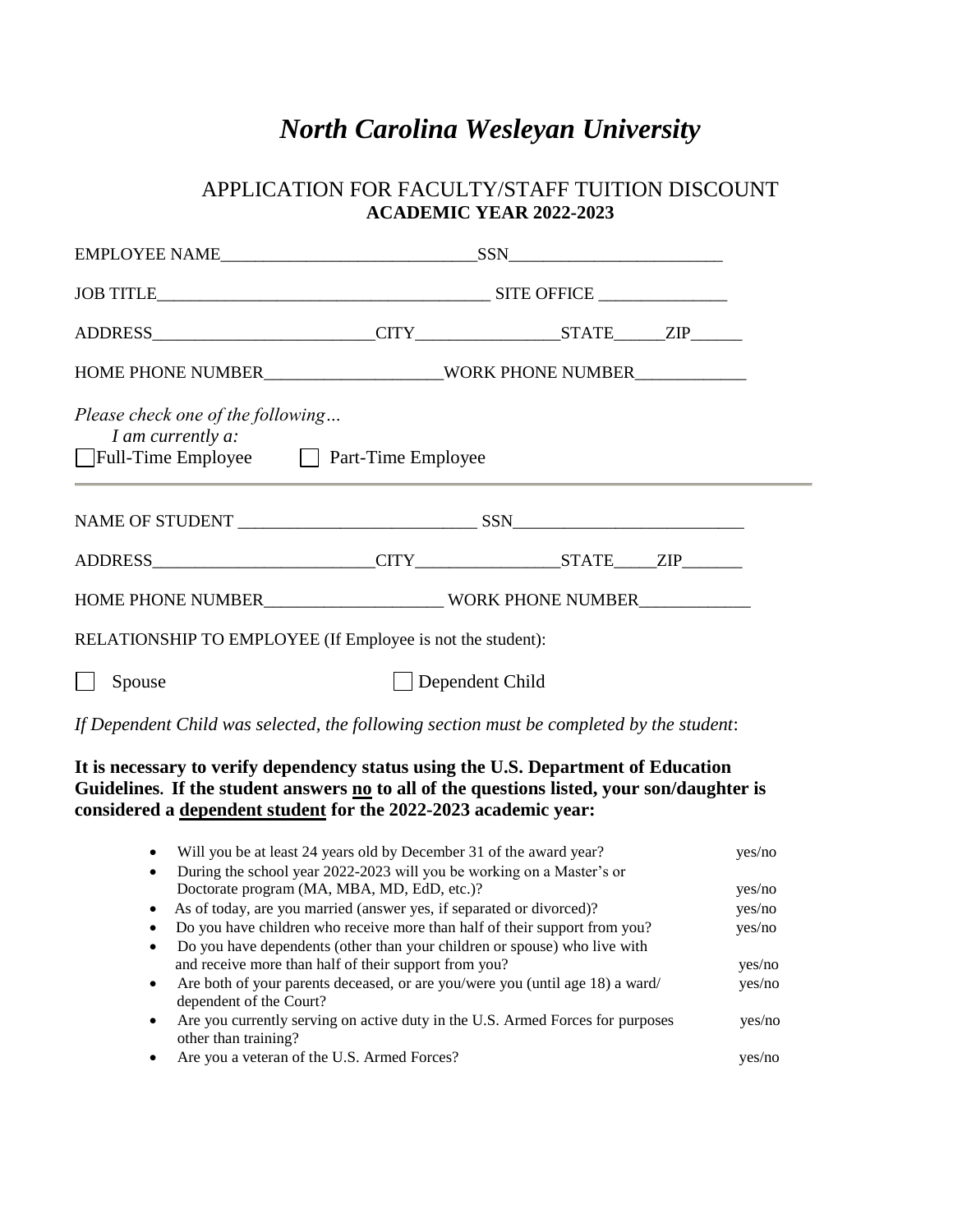| Location:                | <b>RMT</b> Traditional | <b>Adult Studies</b><br>(site location) | Graduate Program |
|--------------------------|------------------------|-----------------------------------------|------------------|
| <b>Semester Hours:</b>   |                        |                                         |                  |
|                          | Credit/Audit           | Credit/Audit                            | Credit/Audit     |
| <b>FALL TERM 2022:</b>   |                        |                                         |                  |
| Location:                | <b>RMT</b> Traditional | Adult Studies<br>(site location)        | Graduate Program |
| <b>Semester Hours:</b>   |                        |                                         |                  |
|                          | Credit/Audit           | Credit/Audit                            | Credit/Audit     |
| <b>SPRING TERM 2023:</b> |                        |                                         |                  |
| Location:                | <b>RMT</b> Traditional | Adult Studies<br>(site location)        | Graduate Program |
| <b>Semester Hours:</b>   |                        |                                         |                  |
|                          | Credit/Audit           | Credit/Audit                            | Credit/Audit     |
|                          |                        |                                         |                  |
| <b>SUMMER I 2023:</b>    |                        |                                         |                  |
| Location:                | <b>RMT</b> Traditional | Adult Studies<br>(site location)        | Graduate Program |
| <b>Semester Hours:</b>   |                        |                                         |                  |
|                          | Credit/Audit           | Credit/Audit                            | Credit/Audit     |
|                          |                        |                                         |                  |

#### *Student Enrollment Intentions (Please indicate the number of hours per term)* **SUMMER II 2022:**

#### CERTICATION: I CERTIFY THAT ALL OF THE INFORMATION PROVIDED ON THIS APPLICATION IS TRUE AND COMPLETE TO THE BEST OF MY KNOWLEDGE.

| ** SCHOOL USE ONLY<br>$\Box$ Application Approved | $\Box$ Application Denied |
|---------------------------------------------------|---------------------------|
|                                                   | Date:                     |